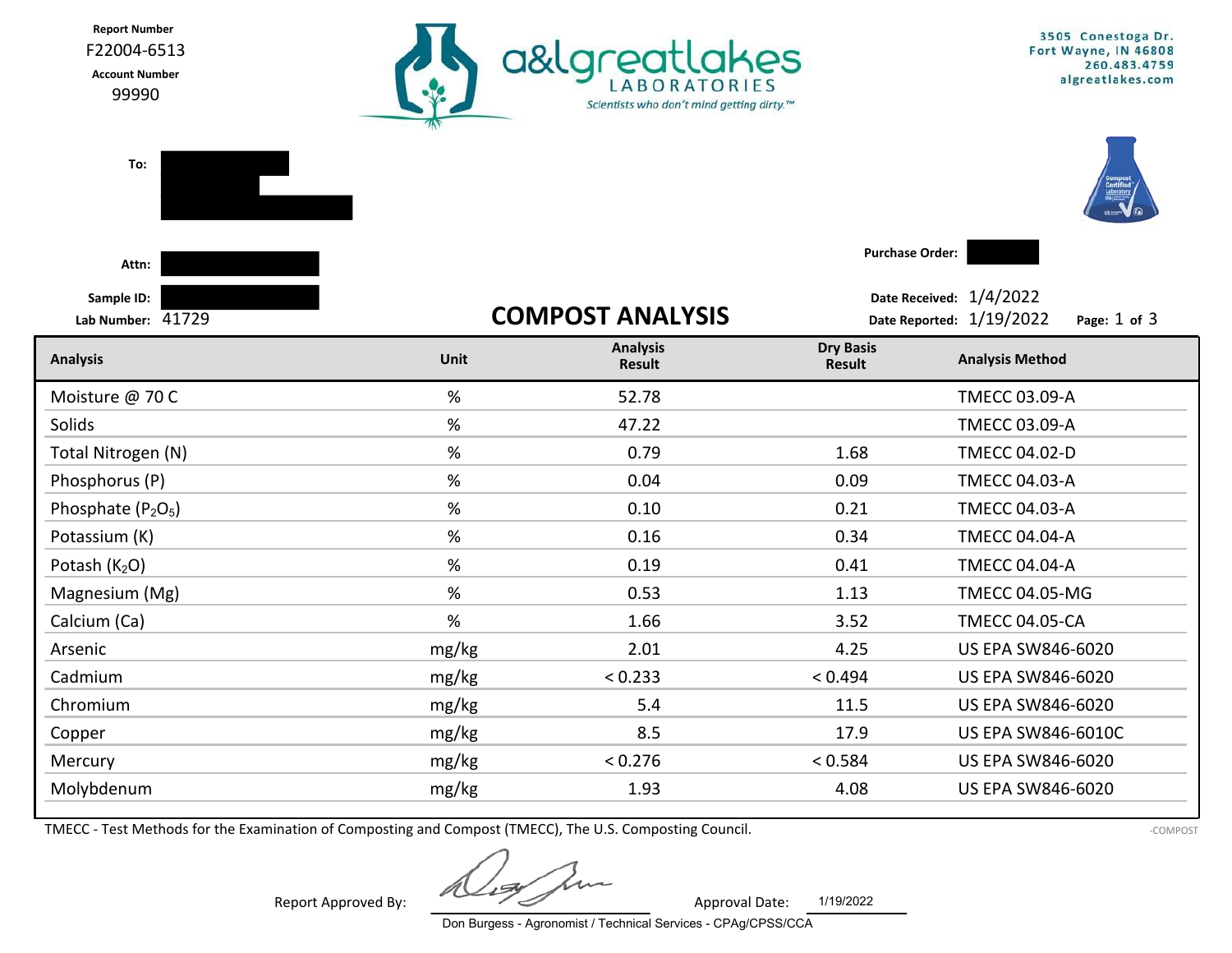Report Number a&lgreatlakes F22004-6513 Account Number 99990 Scientists who don't mind getting dirty.™

3505 Conestoga Dr. Fort Wayne, IN 46808 260.483.4759 algreatlakes.com

| To:                             |                |                           |                            |                                                                     |  |
|---------------------------------|----------------|---------------------------|----------------------------|---------------------------------------------------------------------|--|
| Attn:                           |                |                           | <b>Purchase Order:</b>     |                                                                     |  |
| Sample ID:<br>Lab Number: 41729 |                | <b>COMPOST ANALYSIS</b>   |                            | Date Received: 1/4/2022<br>Date Reported: 1/19/2022<br>Page: 2 of 3 |  |
| <b>Analysis</b>                 | Unit           | <b>Analysis</b><br>Result | <b>Dry Basis</b><br>Result | <b>Analysis Method</b>                                              |  |
| Nickel                          | mg/kg          | 6.3                       | 13.4                       | <b>US EPA SW846-6020</b>                                            |  |
| Lead                            | mg/kg          | 6.8                       | 14.3                       | US EPA SW846-6020                                                   |  |
| Selenium                        | mg/kg          | 1.41                      | 2.99                       | US EPA SW846-6020                                                   |  |
| Zinc                            | mg/kg          | 18.3                      | 38.8                       | <b>US EPA SW846-6010C</b>                                           |  |
| 503 Metals PASS/FAIL            | pass/fail      |                           | <b>PASS</b>                | EPA 503 Metal Limits                                                |  |
| pH                              | $\blacksquare$ | 7.1                       |                            | <b>TMECC 04.11-A</b>                                                |  |
| Soluble Salts                   | dS/m           | 2.12                      |                            | <b>TMECC 04.10-A</b>                                                |  |
| Fecal Coliform/MPN              | MPN/g dry      |                           | 20                         | SM(20th)-9221E TMECC                                                |  |
| Salmonella                      | MPN/4g dry     |                           | $<$ 3                      | <b>TMECC 07.02</b>                                                  |  |
| Pathogen Reduction - PASS/FAIL  | pass/fail      |                           | <b>PASS</b>                | 40 CFR 503 Class A Compost                                          |  |
| Ash @ 550 C                     | %              | 24.49                     | 51.86                      | TMECC 03.02-B                                                       |  |
| Organic Matter (LOI @ 550 C)    | %              | 22.73                     | 48.14                      | <b>TMECC 05.07-A</b>                                                |  |
| <b>Total Organic Carbon (C)</b> | %              | 11.37                     | 24.07                      | <b>TMECC 04.01-A</b>                                                |  |
| Carbon: Nitrogen Ratio (C:N)    | $\blacksquare$ | 14.3:1                    | 14.3:1                     | <b>TMECC 05.02-A</b>                                                |  |
| <b>Foreign Material</b>         | $\%$           |                           | 0.00                       | <b>TMECC 03.08-A</b>                                                |  |
|                                 |                |                           |                            |                                                                     |  |